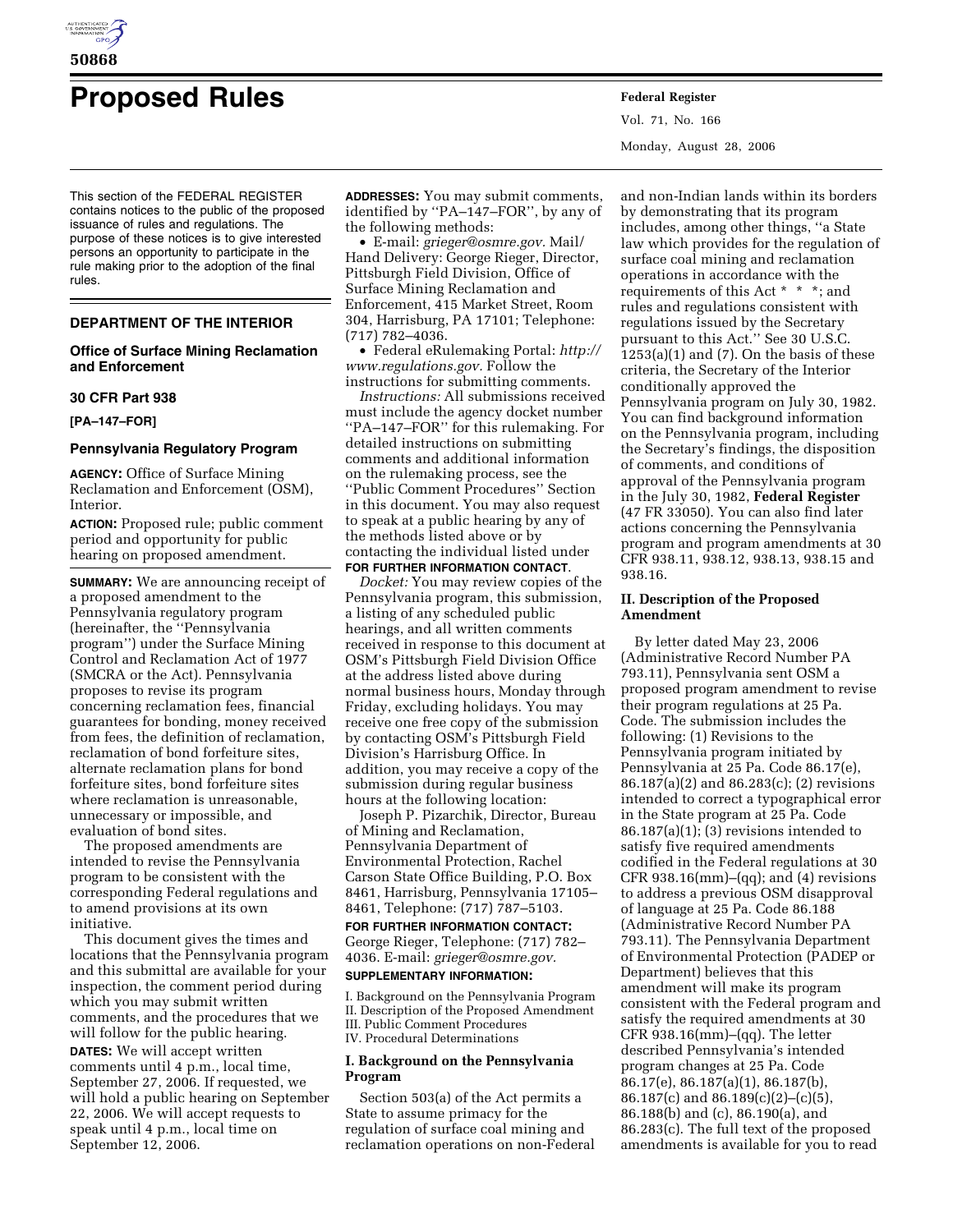at the locations listed above under **ADDRESSES**.

On October 24, 1991, OSM published a final rule requiring the PADEP to amend its program to be no less effective than the Federal program (56 FR 55080–55087). The required amendments concern reclamation of bond forfeiture sites, alternate reclamation plans for bond forfeiture sites, bond forfeiture sites where reclamation is unreasonable, unnecessary or impossible, and evaluation of bond forfeiture sites. In response, PADEP submitted an informal amendment on March 27, 2002, with draft proposed changes intended to satisfy five required amendments codified at 30 CFR 938.16(mm)–(qq). The regulatory process in Pennsylvania was delayed until the State proposed the changes to the Mining and Reclamation Board in 2005.

On March 31, 2005, Pennsylvania sent a summary of the findings for those proposed regulatory changes to OSM (Administrative Record Number PA 793.09). By letter dated April 15, 2005 (Administrative Record Number PA 793.10), we provided Pennsylvania with our comments on their draft amendments.

A summary of the proposed changes are as follows.

## *25 Pa. Code 86.17(e) Reclamation Fees*

Pennsylvania has proposed a revision of this Subsection that would discontinue the collection of the Alternative Bonding System (ABS) \$100 per acre reclamation fee. Pennsylvania believes that this fee is no longer needed because the State now uses a Conventional Bonding System (CBS).

Until 2001, Pennsylvania's bonding program was funded under its ABS, which included a central pool of money used for reclamation which was funded in part by a per-acre reclamation fee paid by operators of permitted sites, and supplemented by site bonds posted by those operators for each mine site. Because of growing problems with the solvency of ABS, in 2001, Pennsylvania began converting all active surface coal mining permits issued under the ABS, to a Full Cost Bonding (FCB) program. This FCB requires a permittee to post bonds in an amount sufficient to cover the estimated costs to complete reclamation in the event of bond forfeiture. The State believes that because all of its permittees are now subject to FCB, there is no longer a basis for maintaining the per acre reclamation fee, and is therefore, proposing to delete the per-acre fee requirement.

## *25 Pa. Code 86.187(a)(2) Use of Monies and 25 Pa. Code 86.188 Definition of Reclamation—Eligible Sites Statement*

PADEP proposes to revise Section 86.187(a)(2), to include a requirement that the forfeited bond money be used ''only to reclaim land and restore water supplies affected by the surface mining operation upon which liability was charged on the bond, except as provided in Section 86.190 \* \* \*'' The State also provided clarification of its policy on bond collection in a letter to OSM dated May 23, 2006 (Administrative Record No. PA 793.11). The clarification indicates that ''when a bond is collected, Pennsylvania earmarks the bond, assigning it to the site for which it was forfeited. It can only be used for that site unless it is released, pursuant to Section 86.190.'' Before releasing the funds, PADEP stated that it ''conducts a rigorous review to assure that the bond money is not needed for the reclamation at the site for which the bond was forfeited<sup>'</sup>

## *25 Pa. Code 86.283(c) Procedures (Financial Guarantees Program)*

Pennsylvania has proposed to remove the requirement relating to the per acre reclamation fees for remining areas for mine operators approved to participate in the financial guarantees program. The State has proposed this change for consistency with the change proposed in Section 86.17(e); PADEP believes that the removal of the \$100 per acre reclamation fee, as discussed in the previous Section of this proposed amendment, will make this provision inapplicable.

## *25 Pa. Code 86.187(a)(1) Money Received From Fees*

Pennsylvania has proposed a revision of this Subsection to correct a typographical error. PADEP is deleting the reference to Section 86.17(b) and replacing that correction with a reference to Section 86.17(e).

## *30 CFR 938.16(mm), 25 Pa. Code 86.187(b) Reclamation of Bond Forfeiture Sites*

Required Amendment: Pennsylvania has proposed revisions of these Subsections to address a required amendment codified in the Federal regulations at 30 CFR 938.16(mm) (56 FR 55080–55087). The required program amendment requires that Pennsylvania delete 25 Pa. Code 86.187(b)(1), or otherwise amend its program, by requiring that alternative reclamation plans comply with all applicable performance standards in accordance with  $86.189(c)(2)$ , (c)(3) or (c)(4),

whichever is appropriate to be consistent with 30 CFR 800.50.

The State is proposing to revise Section 86.187(b) to make clear that an alternative reclamation plan must meet applicable performance standards identified in Section 86.189(c) and to assure that the Department will notify and consult with the landowner prior to expending funds for reclamation of a bond forfeiture site in all cases and not just when an alternative reclamation plan is being considered.

## *30 CFR 938.16(nn)–(oo), 25 Pa. Code 86.187(c) and 86.189(c)(2)–(c)(5) Alternate Reclamation Plans for Bond Forfeiture Sites*

Required Amendment: Pennsylvania has proposed revisions of these Subsections to address required amendments published in the Federal regulations at 30 CFR 938.16(nn) and (oo) (56 FR 55080–55087). The required amendment requires that Pennsylvania amend 25 Pa. Code 86.187(c) and Section 18(c) of the Pennsylvania Surface Mining and Conservation Act or otherwise amend its program to be no less effective than the Federal regulations at 30 CFR 816.133(a) and 817.133(a). The required amendments require Pennsylvania to require that alternative postmining land use determinations for sites with forfeited bonds under the Federal interim program or under Pennsylvania's permanent program be made to ensure that all disturbed areas are restored to conditions that are capable of supporting either the uses they were capable of supporting before any mining, or higher or better uses.

The State is proposing to revise Subsection 86.189(c)(5), to delete the language requiring reclamation plans for bond forfeiture sites allowing the sites to be made suitable at a minimum for agriculture, forests, recreation, wildlife or water conservation. Subsection 86.187(c) is proposed to be revised further by adding language requiring the alternate reclamation plans to provide for restoration of the disturbed land to conditions that are capable of supporting either the uses they were capable of supporting before any mining, or higher or better uses. Paragraphs (c)(2)–(4) of Section 86.189 are proposed to be revised to delete the reference to paragraph (5). The Federal regulations at 30 CFR 816.133(a) and 817.133(a) require that all disturbed areas be restored to uses they were capable of supporting before any mining, or to a higher or better use. Paragraph (c)(5) is being deleted to render Section 86.189 consistent with the Federal provisions.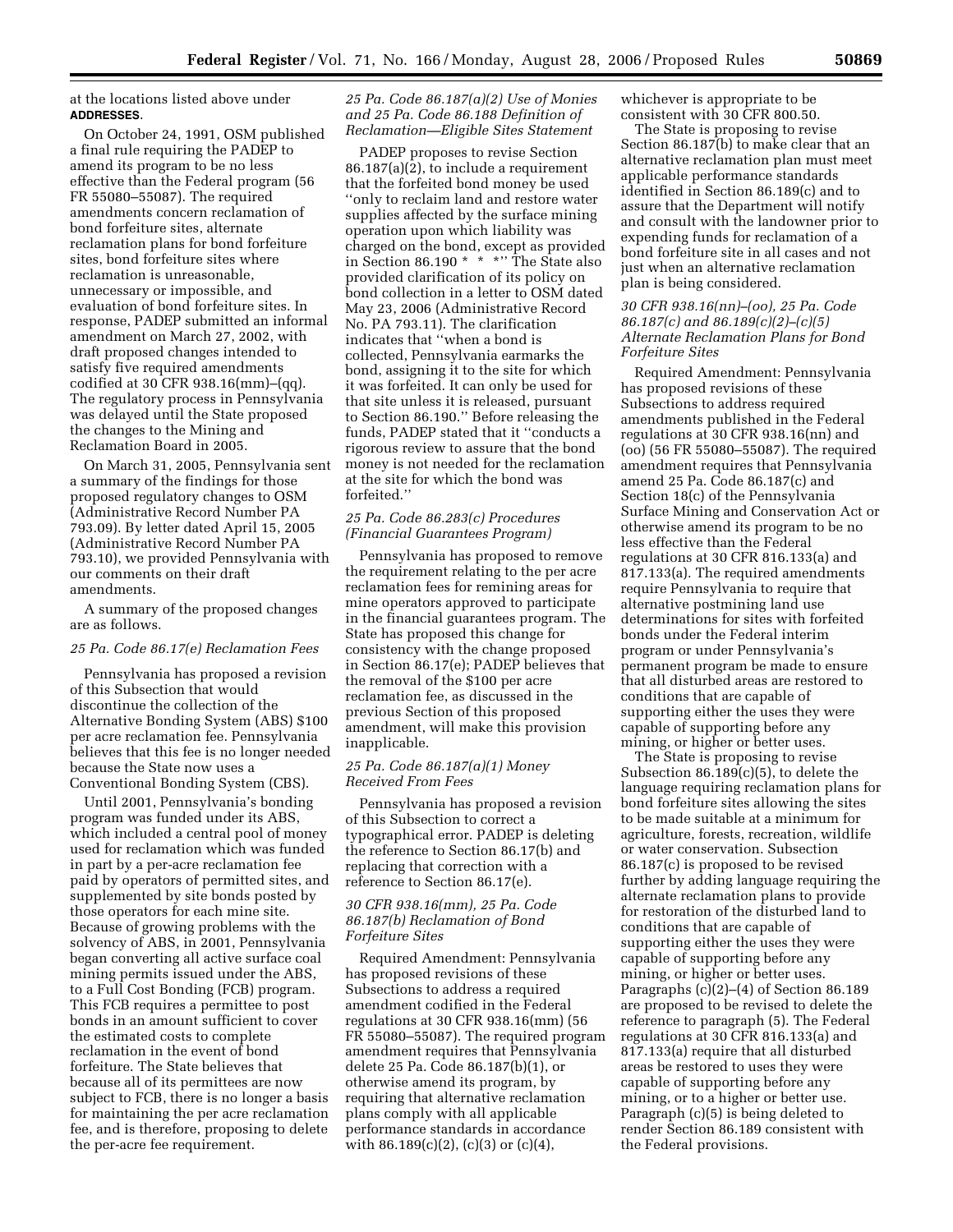Both 30 CFR 938.16(nn) and (oo) require that Pennsylvania amend 25 Pa. Code 86.187(b)(1) and Section 18(c) of the Pennsylvania Surface Mining and Conservation Act or otherwise amend its program to be no less effective than 30 CFR 816.133(a) and 817.133(a) by requiring that alternative postmining land use determinations for sites with forfeited bonds under the Federal interim program or under Pennsylvania's permanent program be made to ensure that all disturbed areas are restored to conditions that are capable of supporting either the uses they were capable of supporting before any mining, or higher or better uses.

## *30 CFR 938.16(pp)–(qq), 25 Pa. Code 86.190(a) Bond Forfeiture Sites Where Reclamation Is Unreasonable, Unnecessary Or Impossible*

Required Amendment: Pennsylvania has proposed revisions of these Subsections to address required program amendments codified in the Federal regulations at 30 CFR 938.16(pp) and (qq) (56 FR 55080– 55087), which require that the State delete words ''but are not limited to'' from the introductory paragraph of Section 86.190(a), as well as the entire Subsection (a)(3) to be consistent with 30 CFR 800.50.

Pennsylvania proposes to delete Subsection (a)(3) which allows the landowner of a bond forfeiture site to prevent reclamation. The State is also proposing to revise Subsection (a) to delete language that allows for additional reclamation of bond forfeiture sites for reasons beyond those specifically listed in Subsection (a).

## *30 CFR 938.15, 25 Pa Code 86.188(b) and (c) Evaluation of Bond Forfeiture Sites*

Required Amendment: Pennsylvania has proposed revisions of these Subsections to address an OSM disapproval of Section 86.188 to the extent that Subsections (b) and (c) would allow bond forfeiture funds posted for and needed to complete reclamation of a specific site be used for reclamation of other sites. In that disapproval, OSM stated that the provision would render the Pennsylvania program less effective than the Federal regulations at 30 CFR 800.50(b)(2). (See 56 FR 55084, October 24, 1991).

In this submission, the State is proposing to revise Subsections 86.188(b) and (c) to delete the language in paragraphs (b)(5) and (c)(3). The PADEP stated in its May 23, 2006, letter to OSM that this proposed revision will make it clear that bond forfeiture funds

posted for and still needed to complete reclamation of the specific site for which the bonds were forfeited will not be used for reclamation of other sites until reclamation of the forfeited site has been completed. The PADEP also stated that the Department fully intends to maintain adequate bonding so that funds are available for the completion of reclamation should the bonds be forfeited (Administrative Record No. PA 793.11).

## **III. Public Comment Procedures**

In accordance with 30 CFR 732.17(h), we are seeking your comments on whether the submission satisfies the applicable program approval criteria of 30 CFR 732.15. If we approve the amendments, they will become part of the Pennsylvania program.

## *Written Comments*

Send your written comments to OSM at the address given above. Your written comments should be specific, pertain only to the issues proposed in this rulemaking, and include explanations in support of your recommendations. We may not consider or respond to your comments when developing the final rule if they are received after the close of the comment period (see **DATES**). We will make every attempt to log all comments into the administrative record, but comments delivered to an address other than the Pittsburgh Field Division identified above may not be logged in.

#### *Electronic Comments*

Please submit Internet comments as an ASCII file avoiding the use of special characters and any form of encryption. Please also include ''Attn: PA–147– FOR'' and your name and return address in your Internet message. If you do not receive a confirmation that we have received your Internet message, contact the Pittsburgh Field Division's Harrisburg Office at (717) 782–4036.

## *Availability of Comments*

We will make comments, including names and addresses of respondents, available for public review during normal business hours. We will not consider anonymous comments. If individual respondents request confidentiality, we will honor their request to the extent allowable by law. Individual respondents who wish to withhold their name or address from public review, except for the city or town, must state this prominently at the beginning of their comments. We will make all submissions from organizations or businesses, and from individuals identifying themselves as

representatives or officials of organizations or businesses, available for public review in their entirety.

## *Public Hearing*

If you wish to speak at the public hearing, contact the person listed under **FOR FURTHER INFORMATION CONTACT** by 4 p.m., local time on September 12, 2006. If you are disabled and need special accommodations to attend a public hearing, contact the person listed under **FOR FURTHER INFORMATION CONTACT**. We will arrange the location and time of the hearing with those persons requesting the hearing. If no one requests an opportunity to speak, we will not hold the hearing.

To assist the transcriber and ensure an accurate record, we request, if possible, that each person who speaks at a public hearing provide us with a written copy of his or her comments. The public hearing will continue on the specified date until everyone scheduled to speak has been given an opportunity to be heard. If you are in the audience and have not been scheduled to speak and wish to do so, you will be allowed to speak after those who have been scheduled. We will end the hearing after everyone scheduled to speak and others present in the audience who wish to speak, have been heard.

#### *Public Meeting*

If only one person requests an opportunity to speak, we may hold a public meeting rather than a public hearing. If you wish to meet with us to discuss the submission, please request a meeting by contacting the person listed under **FOR FURTHER INFORMATION CONTACT**. All such meetings are open to the public and, if possible, we will post notices of meetings at the locations listed under **ADDRESSES**. We will make a written summary of each meeting a part of the administrative record.

## **IV. Procedural Determinations**

#### *Executive Order 12630—Takings*

This rule does not have takings implications. This determination is based on the analysis performed for the counterpart Federal regulations.

## *Executive Order 12866—Regulatory Planning and Review*

This rule is exempted from review by the Office of Management and Budget (OMB) under Executive Order 12866.

## *Executive Order 12988—Civil Justice Reform*

The Department of the Interior has conducted the reviews required by Section 3 of Executive Order 12988 and has determined that, to the extent